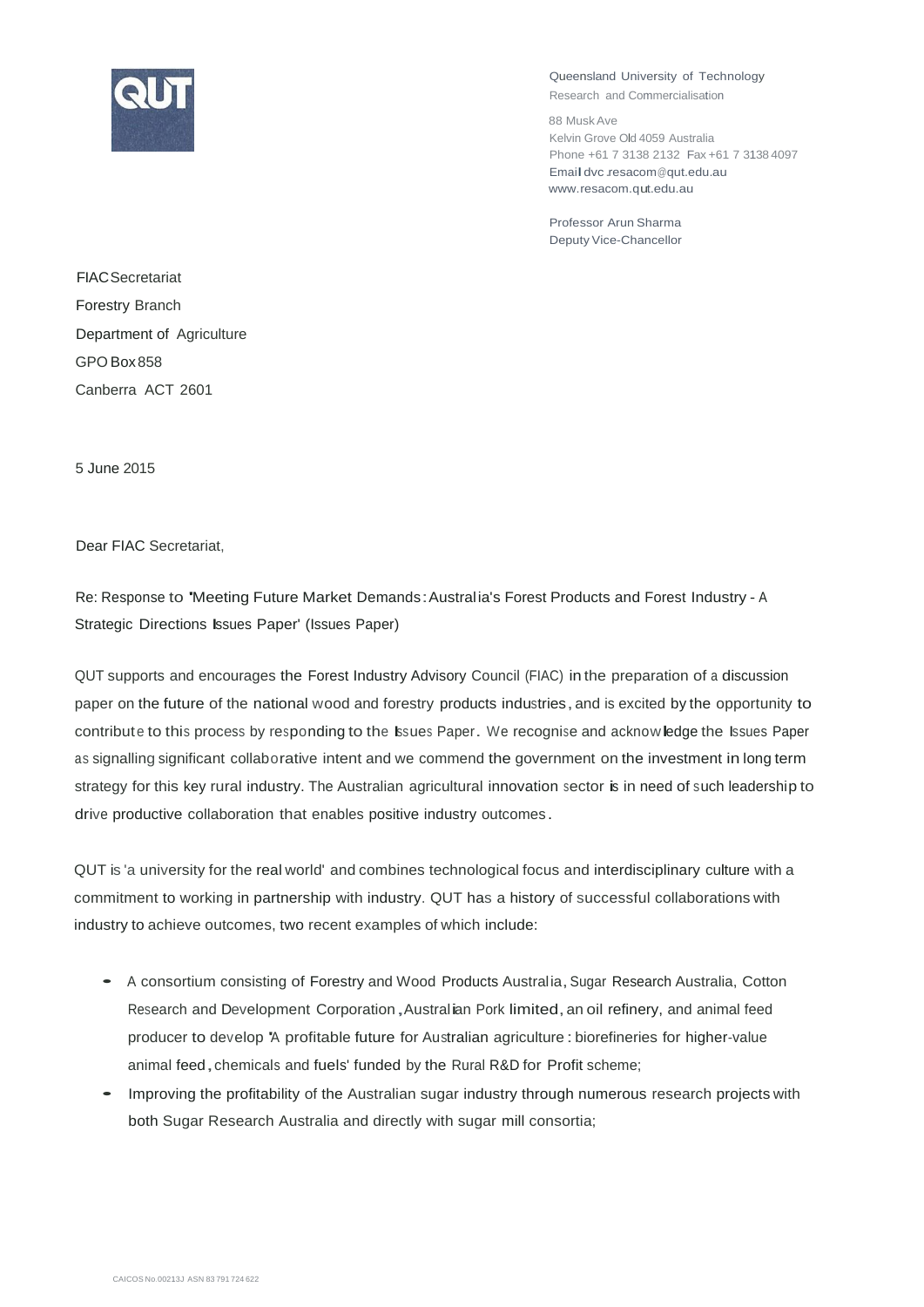QUT acknowledges that there are a number of highly relevant stakeholders likely to provide significant and meaningful contribution to this process. QUT has strengths and capability ina number of areas relevant tothe Issues Paper and we have targeted our response to areas that we believe align best with the intent to inform the direction of the forest and wood products sector.

Relevant to the Issues Paper, QUT's key research strengths include:

- Agricultural bioprocessing and biorefining;
- Robotics, computer vision, and autonomous systems;
- Data science, computational modelling,and simulation science;
- Environmental monitoring and optimisation of soil health and nutrition;
- Biosecurity and forest protection;
- Materials science and engineering;
- Business innovation;and
- Work-integrated learning and new technology for delivery of virtual learning and industry-specific content.

QUT thanks FIAC for the opportunity to provide input into the strategic direction of the forest products sector. We would be happy to elaborate on this response and look forward to further significant collaborations with the industry in areas of mutual strategic alignment.

Yours sincerely



Professor Gordon Wyeth **A/Deputy Vice-Chancellor (Research and Commercialisation)**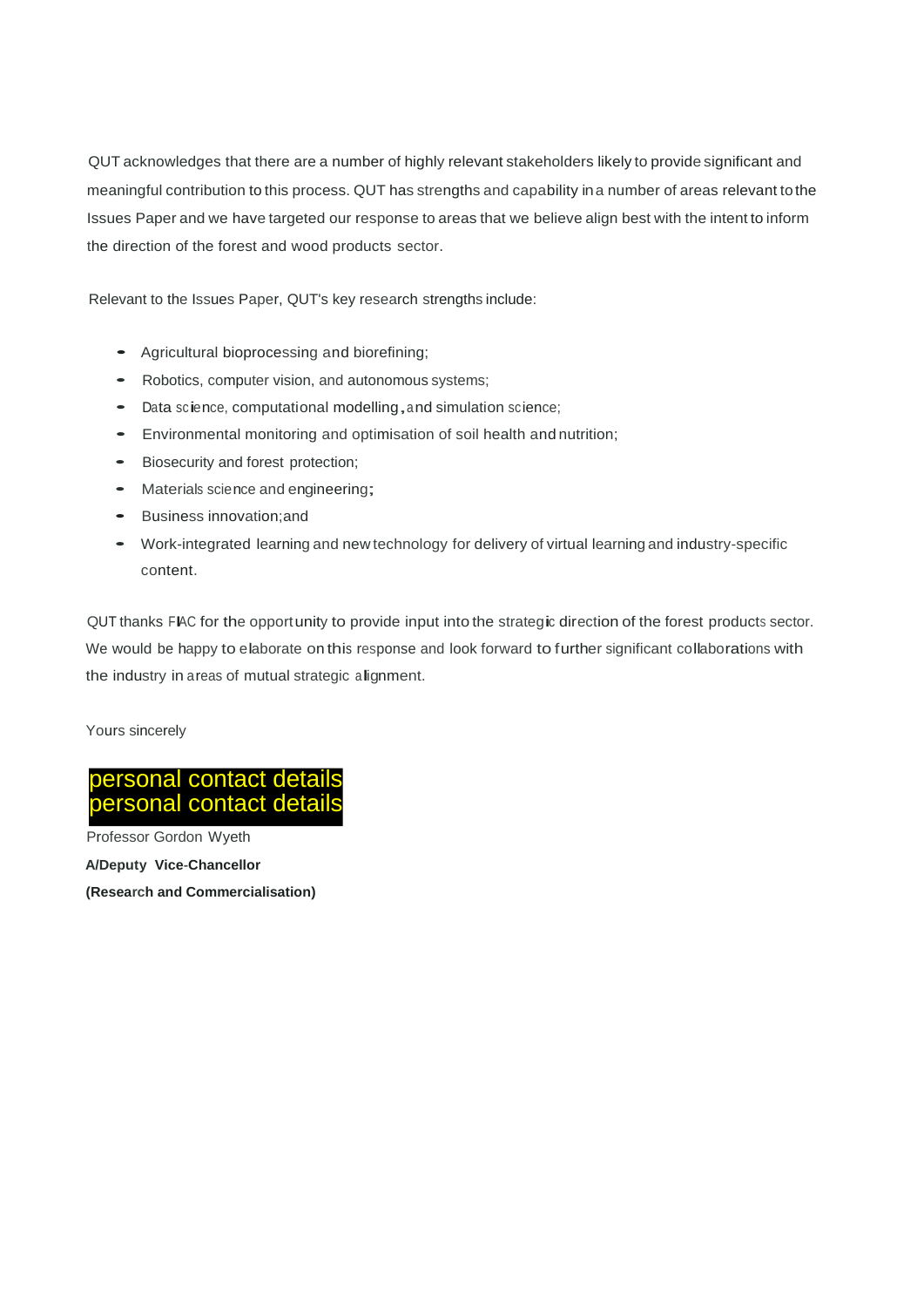# **Questions for consideration**

# **Visionandobjectives**

## **1. What should the vision be for the forest products sector in the coming decades?**

A profitable, sustainable, and responsive Australian forest industry that exploits significant regional and international competitive advantagesthrough leadership inresearch, development, and education.

#### **2. What specific objectives should underpin this vision?**

The Australian forest productsindustry has accessto a stable, productive, and world‐class higher education sector focused on commercial and environmental outcomes for industry. Closer alignment of the Australian higher education sector with the needs of the forestry industry will enable the sector to achieve its longterm goals of profitability, sustainability, and responsiveness, as well as meet the demands of future markets.

The key objective to underpin this vision is investment in research, development, and education that increases profitability and market access by:

- developing new revenue streams from integrated biorefineries;
- developing and manufacturing of new and improved timber, paper, and composite materials;
- improving productivity through the use of robotics and autonomoussystems;
- improving forest management using remote sensing and data analysistools;
- improving product development and production processes through modelling and simulation;
- adapting and improving management practicesto addressthe challenges of climate variability, biosecurity and crop protection, and meet market demand forsustainable, certified forestry products; and
- increasing workforce skill levels and improving workforce retention via tailored, innovative delivery and content of training and education, and work‐integrated learning.

# **Issue1:Markettrends andpressures**

# **3. What forest products does Australia have a local and/or international competitive advantage in producing?**

The geographical range of Australian forestry supports both softwood and tropical hardwood plantations.

#### **4. What is the potential demand for forest products in the coming decades?**

N/A

#### **5. How can Australia best position itself for this demand, both nationally and internationally?**

N/A

#### **6. What are the other drivers or disruptionsthat will potentially affect supply and/or demand?**

Environmental constraints and climate change will have a significant impact on forest productivity, susceptibility to pests and diseases, frequency and intensity of fire, and post-harvest regeneration of desirable speciesin native forests. Water availability will become an increasingly critical issue, particularly during plantation establishment. Further, the demand for certified 'sustainable' products and international constraints on the use of native forests will increase. Finally, the sector can expect an increase in the demand for new, sustainable, high-value materials, and bioproducts.

**Submission in response to** *Meeting future market demand: Australia's forest products and forest industry — a strategic directions issues paper*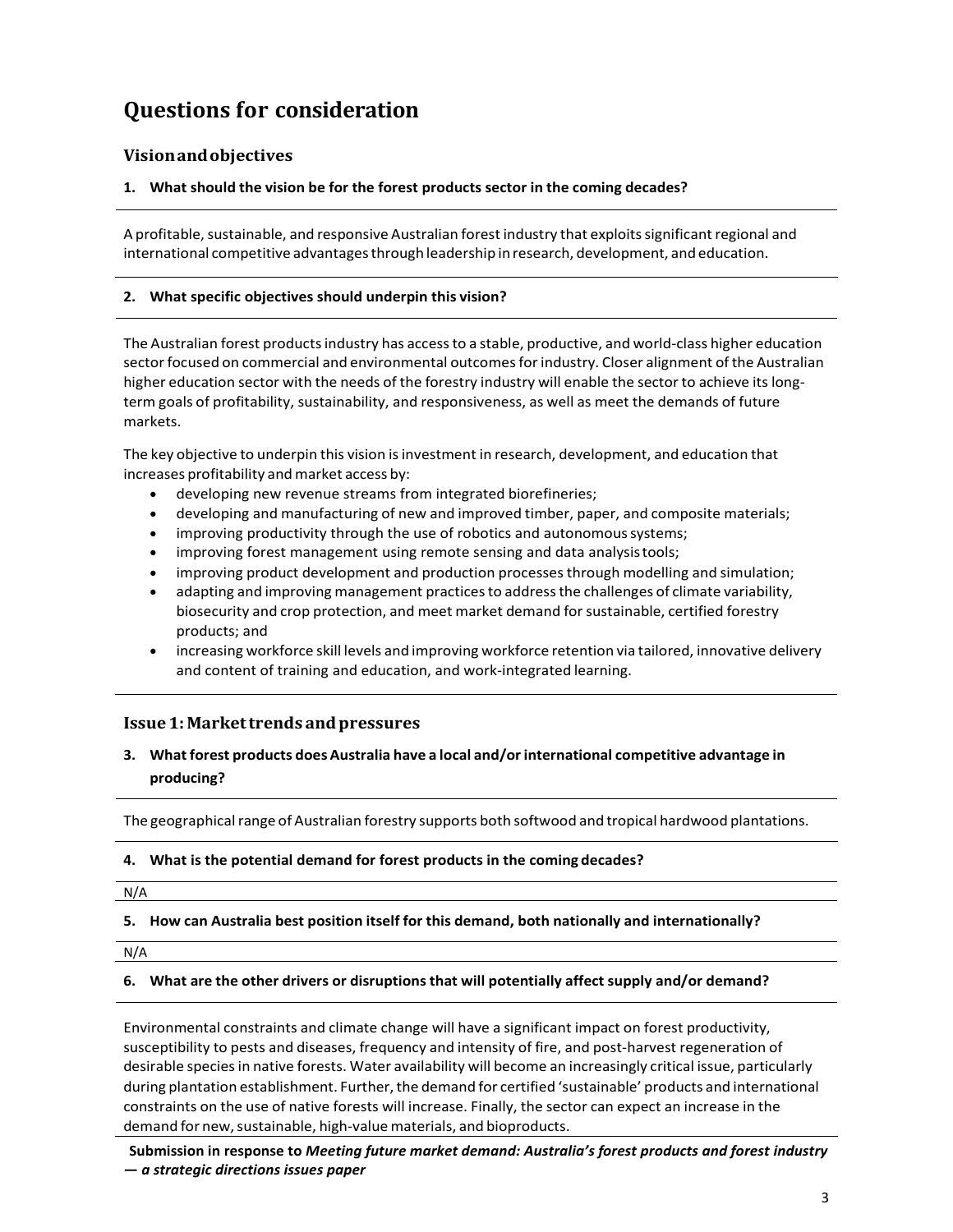## **Issue 2:Emerginguses andmarkets**

#### **7. Which emerging forest products have the greatest potential forAustralia?**

QUT has made extensive strategic investments to support the delivery of technology solutionsthat will enable the Australian forest products sector to capture maximum value from emerging forest products by:

- identifying and purifying secondary metabolites unique to softwood and hardwood with application as high-value speciality chemicals, agrochemicals, fragrances, nutraceuticals, and pharmaceuticals;
- transform lignocellulosic forestry waste into fermentable sugars, fuels, resins, coatings, paints, animal feed, and high‐quality fibre in integrated biorefineries; and
- developing structurally-efficient and innovative building products, for example using improved timber sections together with appropriate steel and/or concrete components.

# **8. What are some ofthe barriersto the development and/or uptake ofthese emerging forest products in Australia?**

The key barriers to the development and/or uptake of these technologies are:

- recognition that 'transdisciplinary' research, development, and engineering teams capable ofthe full spectrum of activity from applied research to demonstration-scale implementation are needed to develop the forest industry products of the future;
- sufficientinvestmentin transdisciplinary research, development, and engineering teams with sufficient 'critical mass' to achieve genuine outcomes for industry;
- deeper understanding of the performance of hybrid-timber products and systems under relevant design actions; and
- existing design rules that restrict the development and/or use of such hybrid products in buildings.

#### **9. What opportunities exist to better utilise wood resources?**

Novel approachesto generate forestry products more rapidly and cost‐effectively, including modelling, simulation, analysis, and experimental validation, are available but are currently underutilised. These approaches have been successfully used by QUT in the development of new timber products and processes, such as boards, and kiln and vacuum dried woods.

Concerns over fire safety and limitations on structural capacity of timber in comparison with steel and concrete structures have limited its use in construction to low‐rise buildings. However, timber as a building material has significant benefits to offer occupants, designers, and the community in general. Development of structurally‐efficient and innovative composite building products that incorporate timber and timber products will lead to increased use of timber in mid‐ to high‐rise buildings, and in the broader construction context.

Efficient, decentralised cogeneration of power from forestry residues, chips, and sawdust is an opportunity for the forest products sector to add value to existing waste streams, improve waste stream management practices, enhance the environmental 'credentials' of the industry, and reduce energy costs for the sector. QUT is a world leader in the design and implementation of energy efficiency measures for the sugar industry and in cogeneration of electricity from sugarcane bagasse.

#### **Issue3: Forest resources**

**10. What isrequired to ensure the plantation estate is able to meet future demand for forest products?**

The future viability of existing commercial plantations will depend upon meeting the challenges and opportunities posed by:

**Submission in response to** *Meeting future market demand: Australia's forest products and forest industry — a strategic directions issues paper*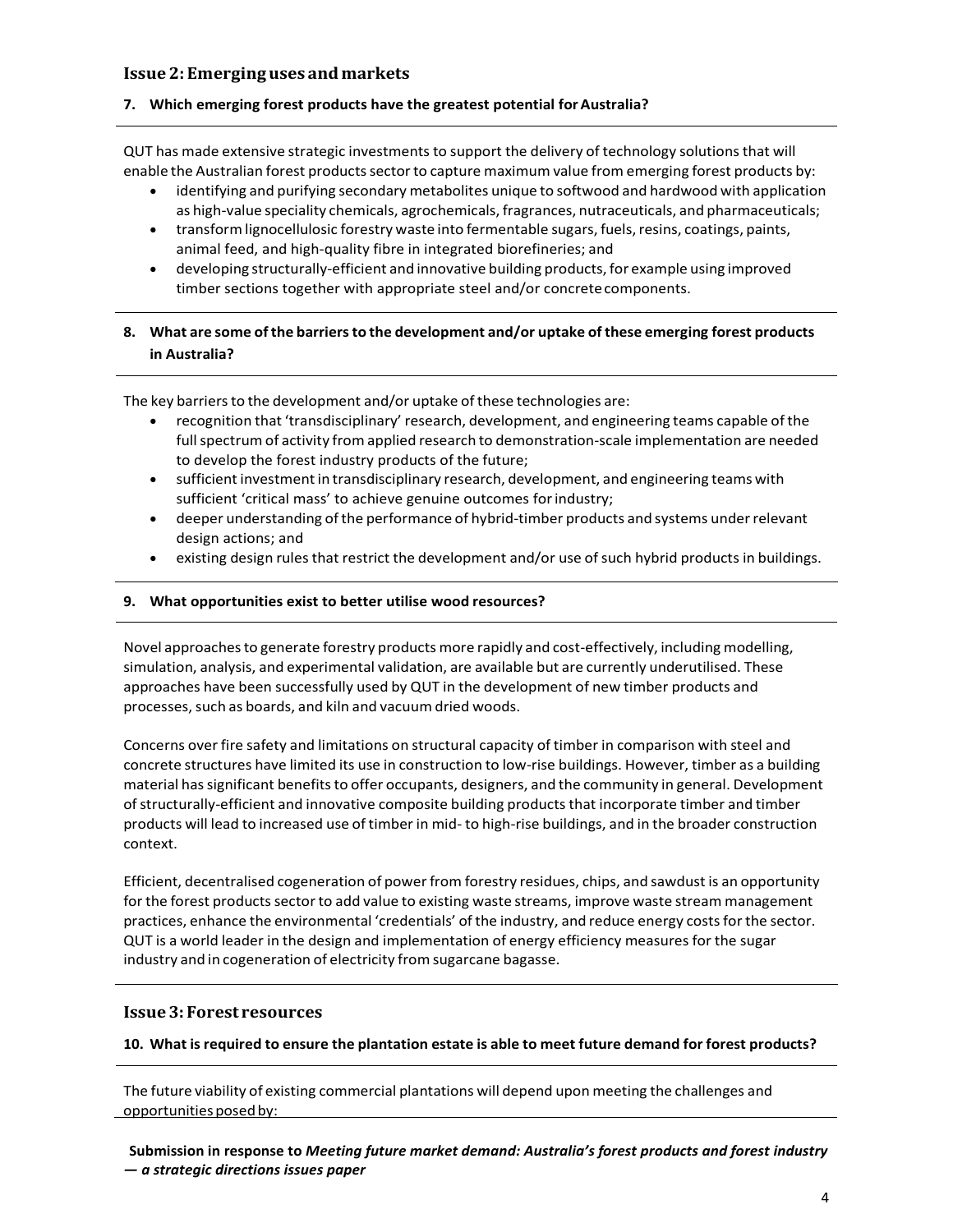- competition fromalternative usesforforestry land, including agriculture, housing, and conservation;
- increasing restrictions and costs associated with water used to establish and maintain young trees;
- the negative effect of plantations on catchment hydrology;
- the need to demonstrate the economic and environmental benefits of planting shelter belts, contour lines, *etc*. to encourage investment by farmers;
- recognition of the carbon value under the carbon farming initiative (CFI) and emission reduction fund (ERF) may encourage long-rotation (>25 years) native plantings on-farm if information on species suitable for timber harvest is available;
- the use of robotics and automation to increase productivity;
- Threats to forest protection and biosecurity incursions are increasing through international movement of materials and people, climate change, and global distribution of native Australian plantation species. Nationally, capacity in forest protection is declining and State Government services to industry are being reduced. Industry plans should include further optimisation and planning for incursion management, and new strategies for integrated and sustainable pest management. Technology and training should be developed to increase linkage between industry staff and the smaller expert base to increase industry capacity to respond; decline in provision of state government technical and research skills;
- decline in provision of state government technical and research skills;and
- lack of specialist training and the requirement for specialist training building on broad university and VET in forest management and protection.

The future viability of Australian rural industries, including forestry, relies upon a well‐trained workforce with well-defined succession planning in key areas. QUT is not alone in recognising the decline in forestspecific expertise, training, and research, and is uniquely placed to develop these areas in partnership with the forest products sector (see Issue 8 for further comment).

# **11. What isrequired to ensure the native forest estate is able to meet future demand for forest products?**

In order to ensure the native forest estate is able to meet future demands for forest products, the following should beconsidered:

- Consumers of high quality native forest timbers will increasingly demand the sustainable production from these resources. Early investment in assessment ofresource use and emissions associated with native forest products and communication of life cycle analysis will assist in positioning the industry for this market;
- The benefits of forests for carbon storage, if properly estimated and communicated, will help to ensure access to sustainable harvest in native forest areas;
- Climate change projections predict an increased risk of wildfire and spread of disease that must be evaluated and integrated into long‐term forest management plans. Climate change will also affect regeneration of preferred species following harvest;
- Impacts of climate change on site/species suitability and decline in forest health will be important factors for management of post-harvest regeneration for long-term sustainability and production of high value species in changing landscapes; and
- Native forest estates can benefit from robotics, sensing and spatially and temporally explicit information to help managers address issues specifically related to multi-use land, such as conservation of biological diversity, feral animal detection, forest habitat fragmentation, and forest composition.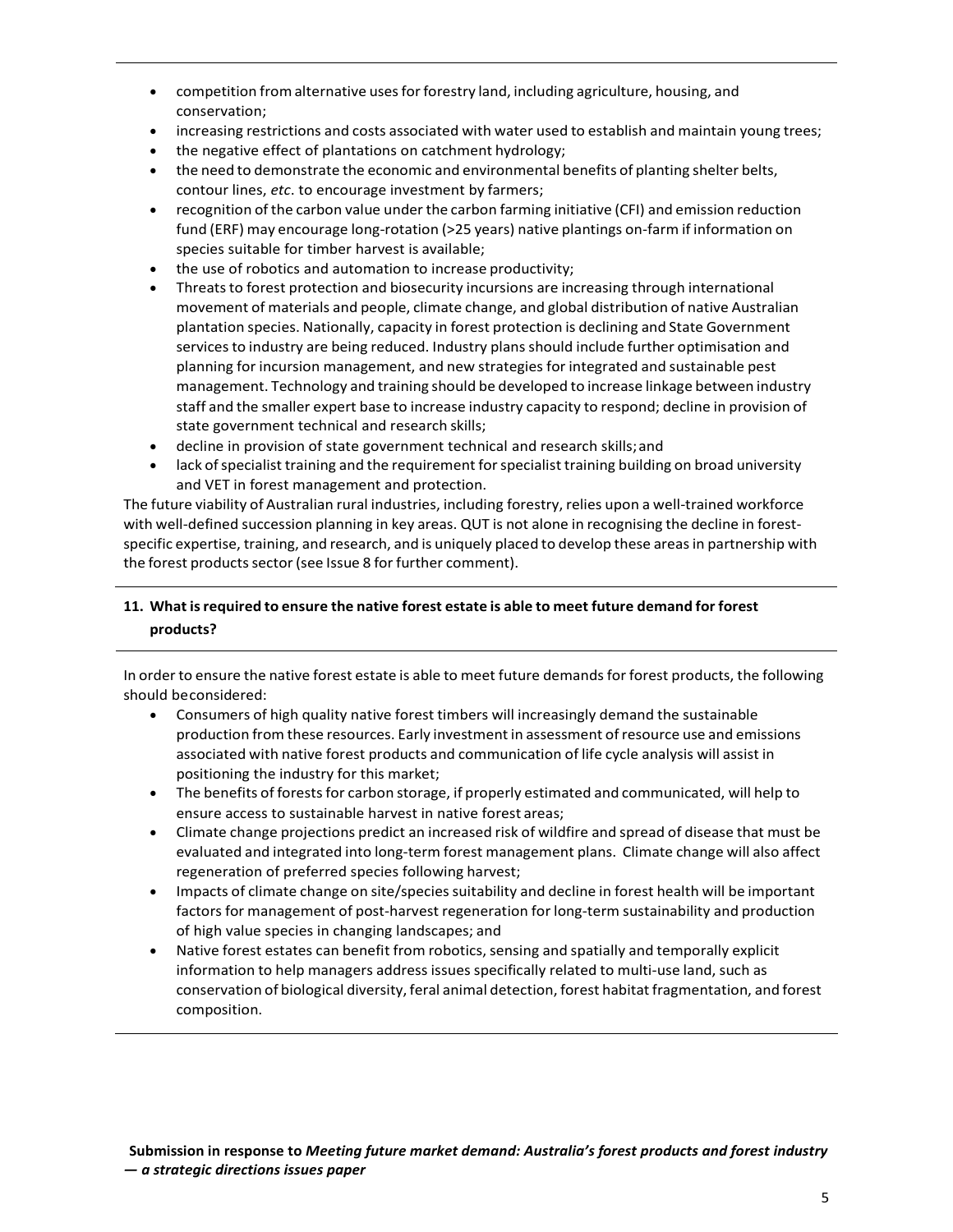# **12. What opportunities are there to increase wood supply from farm forestry, private native forestry and Indigenous owned and managed lands?**

Opportunities for increasing wood harvest from farm forestry in the longer term will require education on appropriate species and access to cost-effective harvest and milling.

There is potential to link with ERF projects for long-rotation agroforestry species where the total farm area planted to trees can be maintained through replanting following harvest or where prices are sufficient to make plantings viable on less-productive (for crops or livestock) sections of the farm.

# **Issue4:Innovation, researchanddevelopment**

# **13. What are the future research and development needsfor Australia'sforest productssector, and which of these needs are specific to strengths and opportunities in the Australian context?**

Future research needs are closely aligned with the key opportunitiesto realise the vision of an innovative, sustainable, and responsive Australian forestindustry and include:

- developing new revenue streams from integrated biorefineries;
- developing and manufacturing of new and improved timber, paper, and composite materials;
- improving product development and production processes through modelling and simulation;
- improving forest management using robotics, sensing and data analysistools;
- responding to biosecurity threats, improving crop protection practices and rebuilding capacity in forest protection; and
- adapting and improving management practices to address the challenges of climate variability and meet market demand for sustainable, certified forestry products.

#### *Developing newrevenue streamsfrom integrated biorefineries*

The development of technologies, knowledge, and capacity to increase revenue from existing forest products and by-products with rapid paths to market will deliver increased productivity and profitability. The specific objectives to underpin this vision are as follows:

*Development of a detailed understanding ofthe characteristics of the feedstocks, value chains associated with products from plantation to market, and organisational capacity of the sector to adapt to these new opportunities*. This requires a detailed understanding of resource availability, composition and quality, harvesting and transport options, and competing uses for the feedstocks. Development of business models and value chains appropriate for new bioproduct industriesin Australia will enable additional flow through of value creation to primary producers and manufacturers. QUT is currently partnering with Forestry and Wood Products Australia to deliver these outcomes.

*A comprehensive assessment of the technology and product opportunities that can add value to the Australian forest productssector.* New technologiesto add value to forestry products and by‐products are developing rapidly. However, it is not clear which technologies offer the best opportunitiesfor Australia, particularly given challenges such astransport, infrastructure, geographic isolation, and the desire for economies of scale. The assessment will provide policy makers and the industry with a science-based assessment of the most promising biomass to product value chains. QUT has successfully delivered equivalent high-level assessments for the Australian sugar industry.

*Development ofthe technologies needed to convert forestry feedstocksinto new value‐added animal feeds, bulk chemicals, fine chemicals, pharmaceutical, nutraceuticals, and liquid fuels*. Using the technology and product assessment as a guide, strategic investment in key product and technology development is needed. Particular emphasis needsto be placed on ensuring that the benefits of new technology to the Australian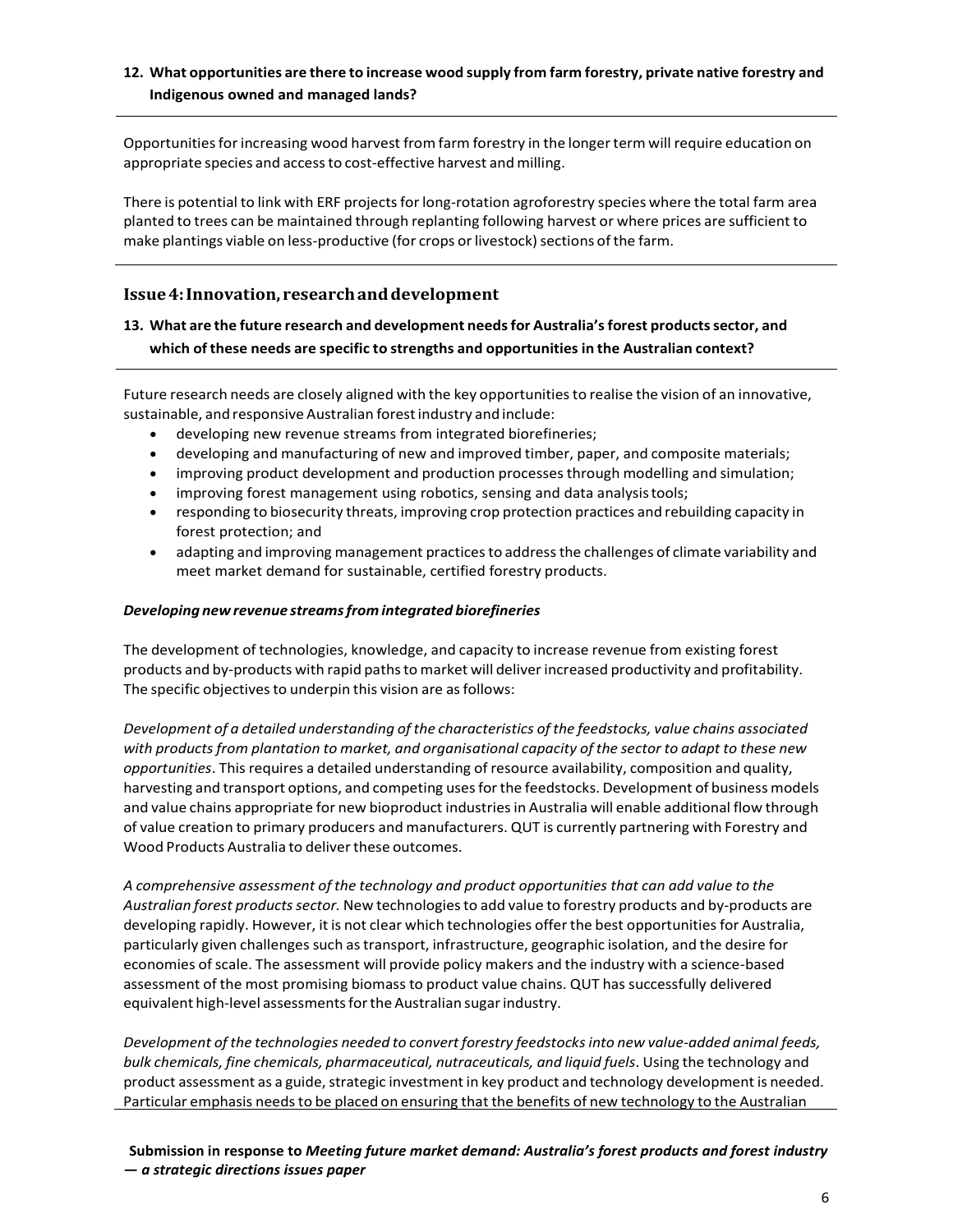forest products sector are maximised and transfer of technology to lower-cost centres is minimised.

## **Developing and manufacturing of new and improved timber, paper, and composite materials. Improving product development and production processesthrough modelling and simulation.**

*New approachesto production processes for rapid and cost‐effective development include modelling, simulation, analytical characterisation, and experimental validation.* These approaches have been used by QUT to develop new timber products and processes such as boards, and kiln and vacuum dried woods. Concerns over adequate fire safety and limited structural capacity in comparison to steel and concrete structures have limited the use of timber in construction to low‐rise buildings. However, timber as a building material has significant benefits to offer occupants, designers and the community in general. Development of structurally-efficient and innovative composite building products will lead to increased use of timber in mid- to high rise buildings, and in building applications in general.

## **Improving forest management using robotics,remote sensing and data analysistools.**

Agricultural robotics can provide forest managers with unprecedented levels of spatial and temporal information about soil and stand conditions, including pest and disease outbreaks, erosions rates, growth stages and rates, and biomass. This will allow managersto more precisely target management practices and potentially reduce herbicide use and overall management costs. Intelli‐sensing isthe integrated collection of tools and techniques (from robots, unmanned aerial vehicles (UAVs), and sensor networks to sophisticated mathematical models and algorithms) that can help forest managers make sense of large amounts of data (agronomic, environmental, and economic) and make risk-informed decisions as they run their operations. QUT is a recognised leader in these fields, and is currently developing robotics, sensing, and data integration technology for agriculture and forestry.

Like plantation forests, native forest estates can benefit from automation, sensing and data integration to increase productivity. Information about pest outbreaks, growth stages and rates, and biomass will be important in native forest estates. Spatially and temporally explicit information will also help managers address issues specifically related to multi-use land, such as conservation of biological diversity, feral animal detection, forest habitat fragmentation, and forest composition. The ability to improve and demonstrate sustainable production will allow the forest industry to tell a positive environmentalstory and ensure that timber production continues in multi-use, native forest estates in the future.

The Australian Research Centre for Aerospace Automation (ARCAA) uses UAVs and UAV based technologies for plant pest and feral animal detection, and applied them to aerial surveys for insect and pathogen outbreaks, and detection of plant nutrient deficiency. The three year project 'Optimising Surveillance Protocols Using Unmanned Aerial System' has and is developing advanced software for existing high‐tech imaging equipment (hyperspectral and multispectral) that can pinpoint pests such as Stripe Rust found in wheat and Myrtle Rust currently threatening horticulture, as well as native plants such as tea tree and bottle brush.

The use of robots in forestry will not only require the development of robotic platforms and novel sensors and manipulators, but also developments in areas of agricultural informatics, mathematical and statistical modelling, analysis of big‐data, and decision support systems. Some of these developments will require not only technology, but also the input of scientists with expertise in:

- Pest and weed modelling and management;
- Agricultural biotechnology;
- Soil health, climate, and gas emissions;
- Stakeholder engagement;
- Economics of precision agriculture;
- Asset management; and
- Innovation and technology uptake.

#### QUT also hosts a node of the ARC Centre for Excellence in Mathematics and Statistics (ACEMS): Big Data

**Submission in response to** *Meeting future market demand: Australia's forest products and forest industry — a strategic directions issues paper*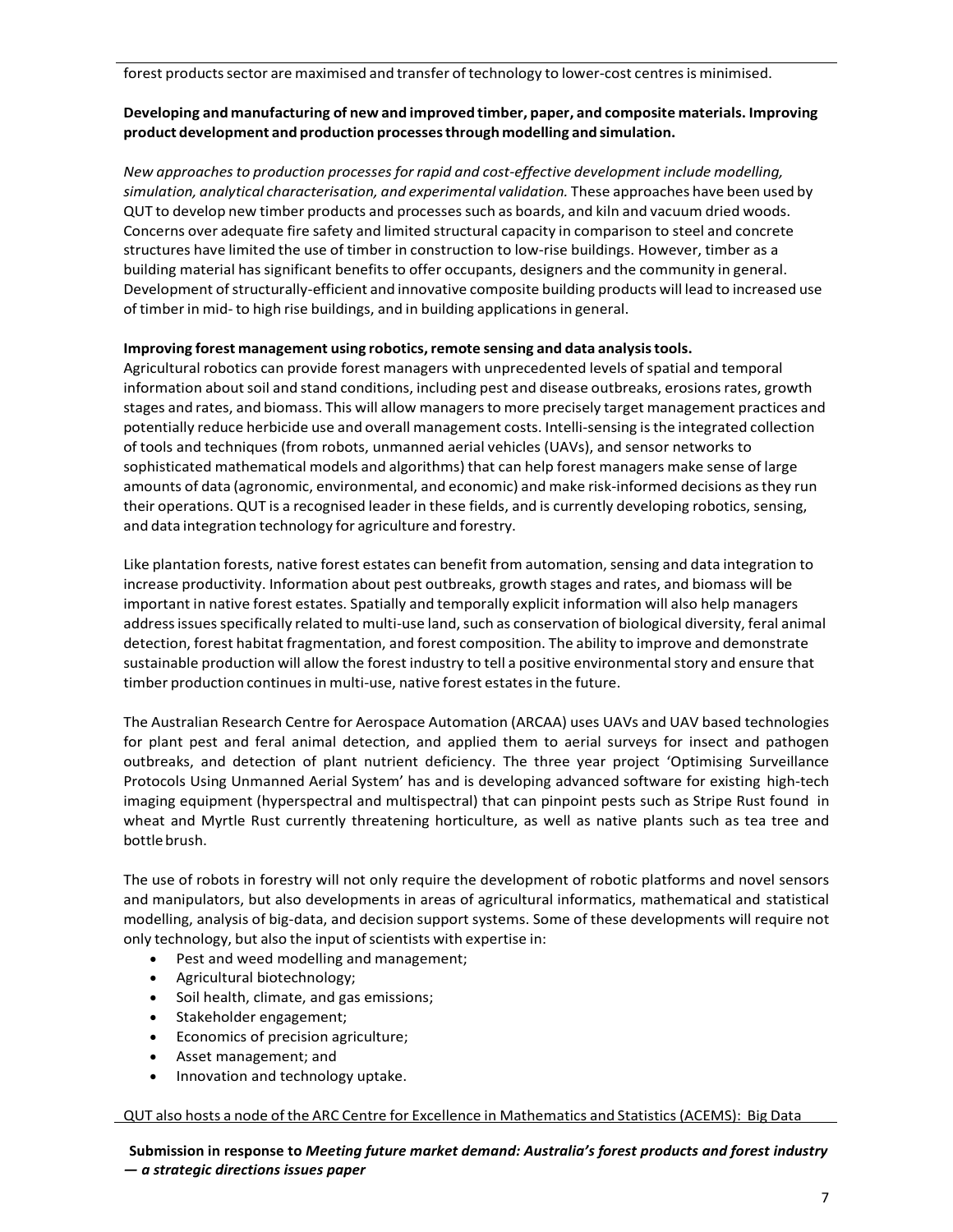Analytics, Big Models, New Insights. The ACEMS group is made up of quantitative researchers with the expertise to model large volumes of spatially and temporally explicit data, in order to provide useful information for management of forest resources.

## **Responding to biosecurity threats, improving crop protection practices and rebuilding capacity in forest protection**

Threats to forest protection and incursions are increasing with international movement of materials and people, climate change, and global distribution of native Australian plantation species. Nationally, capacity in forest protection is declining and State Government services to industry are being reduced. Withdrawal of conventional chemical controls and increased demands for reduction in chemical usage are limiting options available to forest managers and increasing the threat of resistance.

Universities can meet some of these challenges through research and education in collaboration with industry. Work‐integrated learning and industry sponsored, work‐integrated research in partnership with universities can add to both increased workforce capacity and to staff retention and career progression. Existing technology can be used and adapted to increase linkage between industry staff and the smaller expert base. Industry capacity to respond could be increased through industry‐specific, modular, and virtual 'hands on' training (see Issue 8).

In addition to remote sensing, QUT is engaged in modelling of pest and disease incursions and in optimising responses and actions through the CRC for Plant Biosecurity. QUT is a national leader in the development of new approachesto pest management, including the development of integrated pest management and resistance management strategies, research into plant/pest biology, and commercial development and application of biopesticides, which are widely used in forestry internationally as alternatives to conventional chemistry. We have international research and extension capacity in forest entomology, protection, silviculture, and management for high-value hardwood timbers and tropical forest plantations. This expertise can be used to build capacity and improve responses and management strategies in partnershipwithindustry.

## **Adapting and improving management practicesto addressthe challenges of climate variability and meet market demand forsustainable, certified forestry products.**

Australia has a highly variable climate and projections are that the future climate will be hotter and more extreme. For long‐lived 'crops' like trees, research is essential into the impacts of climate on: (1) tree survival and yield; (2) wood quality; (3) risks of fire and extreme weather events such as heat waves and floods; (4) spread of diseases and pests (above and below ground); and (5) regeneration of native forests post‐harvest and impact of climate change on recovery of valuable species.

Quantifying environmental impacts and reporting life cycle assessment hasthe potential to: (1) provide some (though likely small) additional income through carbon credits recognising that credited carbon will be discounted for harvest; (2) encourage additional private farm forestry investment; (3) meet market/consumer expectation of demonstrated efficiency of resource use and minimised emissions, including GHG emissions(reduced emissions and maximised sequestration); and (4) maximising use of all harvested material through innovative use for timber, biofuel, heating, etc.

Changing climate may provide opportunitiesthat include longer growing seasonsin southern Australia and options for integrating production of new species. However, in some areas where current species are marginal, timely identification ofstresses will be needed to position the industry for the future. Climate change will have significant impact on regeneration of desirable species and flow‐on effects on management of native forest resources. QUT has demonstrated research, development and education in the adaptation of rural industries to climate change, sustainable natural resource management, soil and water and whole systems analysis, including economic and social perspectives.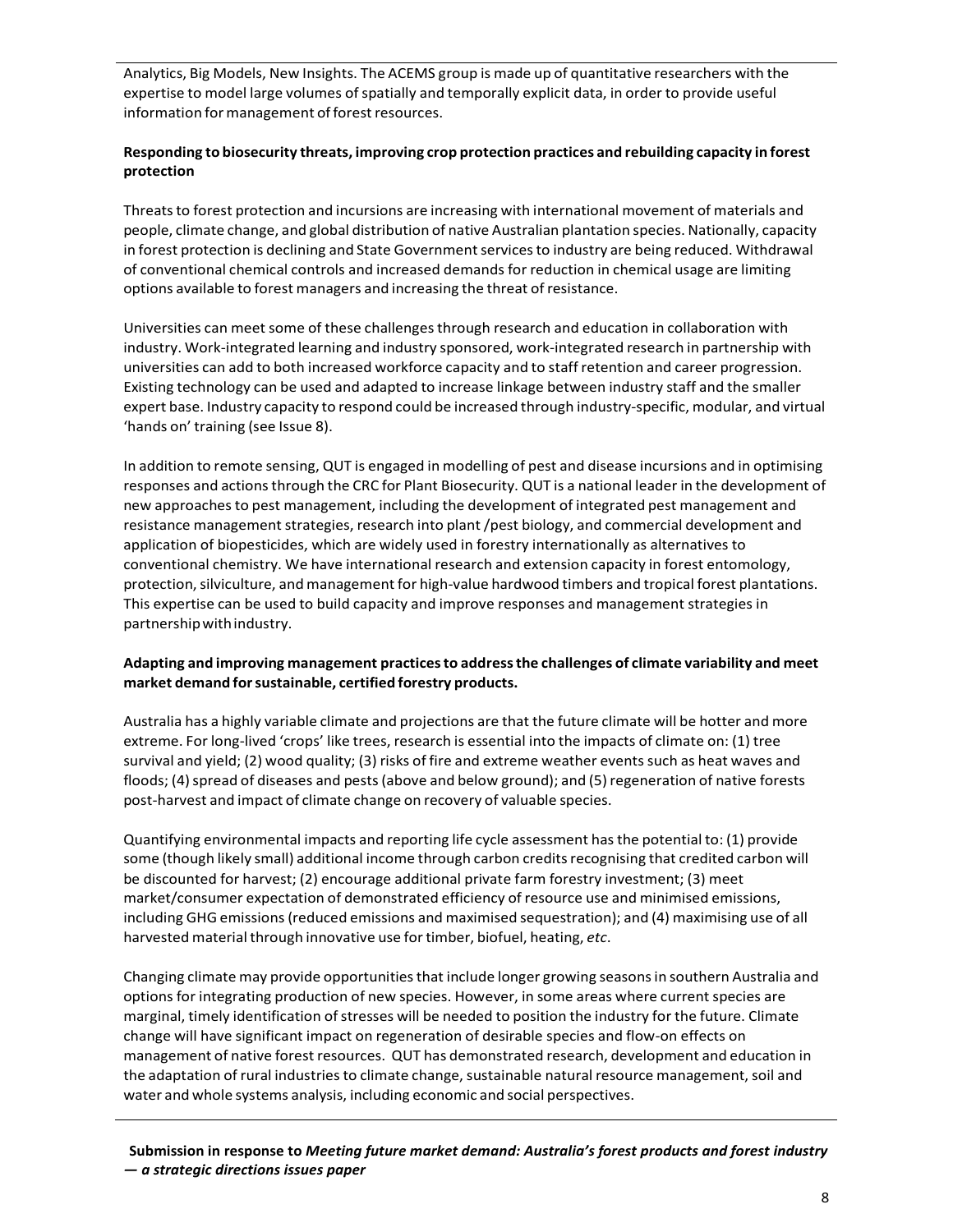# **14. What are the current inhibitorsto private sector investment in research, development and extension and what role, if any, doesthe Australian Government potentially have in addressing these?**

Short term investment goals and lack of immediate cost‐benefit for research hinder the development of longer term, strategic research and development programs. The risk in supporting such longer-term but (ultimately) essential programs can be offset by the development of cost-benefit models that appropriately capture the long‐term benefits of research to improve transparency for industry stakeholders and investors.

# **15. How can the framework for coordinating Australian forestry research and development be strengthened?**

Increased and active engagement with university research and development providers will provide access to innovation and facilitate knowledge transfer and increased workforce capacity as well as support R&D. Participation in joint workshops and development of training will enhance accessto innovation and networks.

Investment in R&D is typically short term. A strategic and industry-led investment program is required, supporting proof of concept funding for short term projects and longer-term investments, with increased cost-benefit analysis to encourage longer-term investment to support fundamental research through to adoption.

#### **Issue5:Consumerandcommunityengagement**

# **16. How can domestic and international consumers be better engaged on the environmental, economic and social credentials of Australian forest products?**

Quantification of environmental credentials using toolssuch aslife cycle assessment is needed to ensure social licence to operate.

Improved communication of investment in sustainability, traceability, and provenance for suppliers and consumersinterested in ethical purchasing oftimber products will help to create a continuing demand.

#### **17. How important are consumer awareness programs to the future prosperity of the sector?**

There is an increasing consumer expectation that products are produced sustainably and that contribution to climate change is minimised. Apart from high-quality products such as furniture, consumers will likely rely on the retailers to ensure the environmental credentials of products (*e.g.*, for housing, panel, and paper).

# **18. Can forest certification be betterleveraged to achieve stronger demand and better pricesfor Australian forest products and, if so, how?**

As noted in Question 17, certification or labelling provides assurance of ethical production but itshould be built on defensible science-based calculations such as LCA. There is potential for certification to become a requirement in some sectors of the market in future. Without certification being essential for market access it may still help ensure market share against alternative products or imported timber.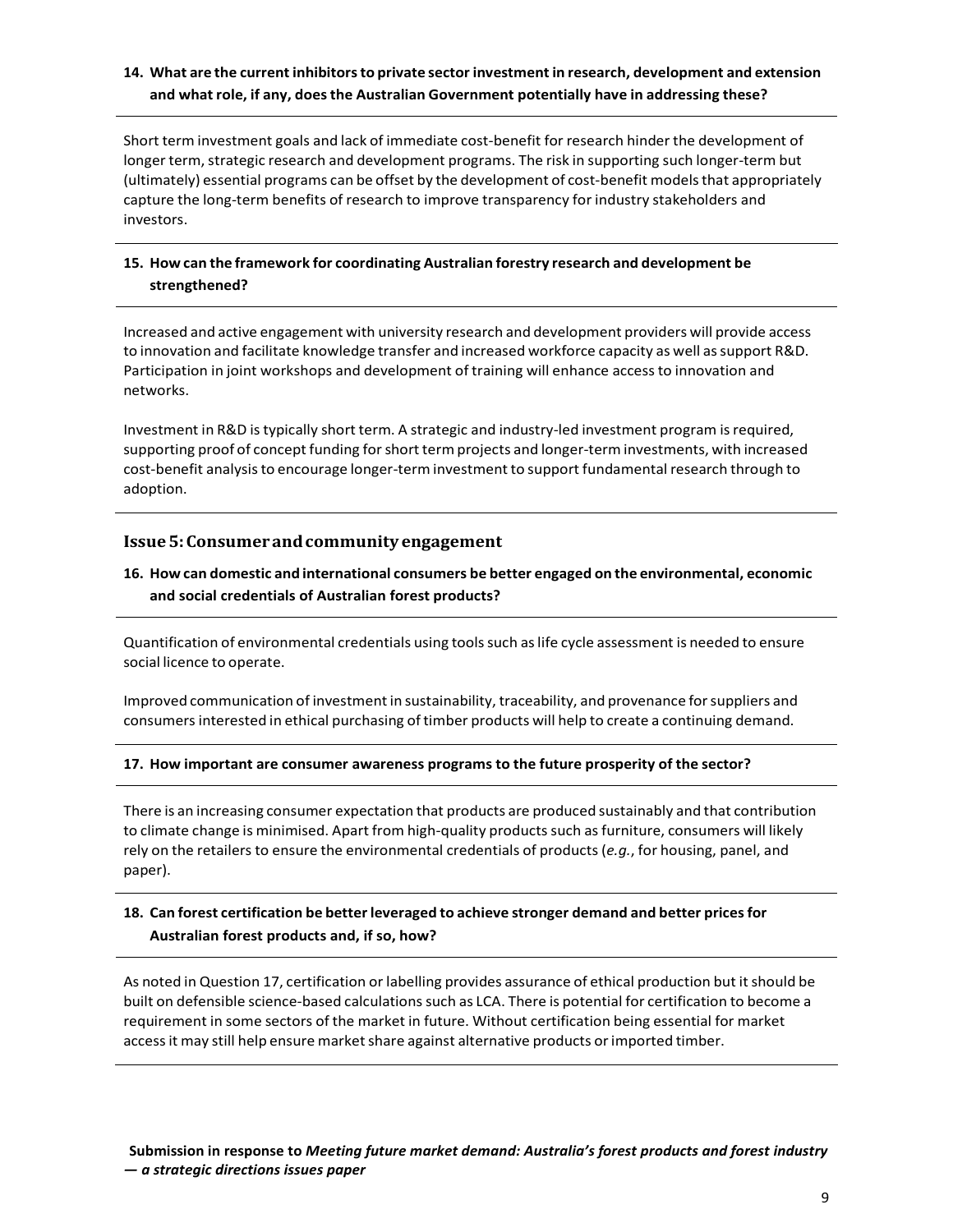## **Issue6:Strengthenedregionalapproaches**

#### **19. How could forestry hubs better utilise resources and promote greater efficiencies and innovation?**

If focus shifts to native forests in more remote areas away from current centres of population, including on indigenous lands, forest hubs may be needed to ensure sufficient yield for investment in harvest and transport to beviable.

# **20. What have been the barriersto the establishment and efficient operation of forestry hubsto date, and what might be the role of the Australian Government in addressing these?**

*A lack of research, development, and engineering into establishment of regional pilot‐scale facilities for integrated forestry processing and biorefineries.* Virtually all agricultural industries practice biorefining to a lesser or greater extent. Pilot-scale assessment of new technologies is a key step in the transition from laboratory innovation to commercial production. The lack of capacity to rapidly trial new forestry technologies at the pilot‐scale impacts upon (ultimately) the ability to attract commercial investment. The establishment of such facilities will reduce the risk of new technology uptake by the industry and provide key information for comprehensive techno‐economic assessment oftechnology implementation for both softwoods and hardwoods. QUT has successfully developed industry-integrated, pilot-scale infrastructure for deployment of new technologies into the Australian sugar industry (Mackay Renewable Biocommodities Pilot Plant). Where possible, such test facilities could be co-located or used across multiple industries supplying feedstocks. QUT has recently partnered with Forestry and Wood Products Australia to apply these technologiesto forestry products.

#### **21. If additional forestry hubs are to be established, where would they best be located?**

The location of future successful bioprocessing and biorefinery hubs will depend on numerous factors including, but not restricted to, the following:

- Proximity to forestry resources;
- Access to transport infrastructure, energy, and labour;
- Input costs
- Proximity to markets for both traditional forestry outputs and new value‐added products; and
- Proximity to or co-location with other plant biomass producing industries, particularly where there are opportunities to achieve significant economies of scale in cogeneration and/or value-adding.

#### **Issue7:Infrastructure**

#### **22. What infrastructure will be required to respond to future demand for Australian forest products?**

A future increase in either harvest of native forests or area under plantation will require significant investment in transport and energy infrastructure. Improved integration of forestry with existing or future crop and animal production (particularly in northern Australia in light ofrecent federal governmentsupport for infrastructure development in that region) will be advantageous.

# **23. What can be done to ensure betterrecognition and understanding ofthe sector'sinfrastructure needs?**

N/A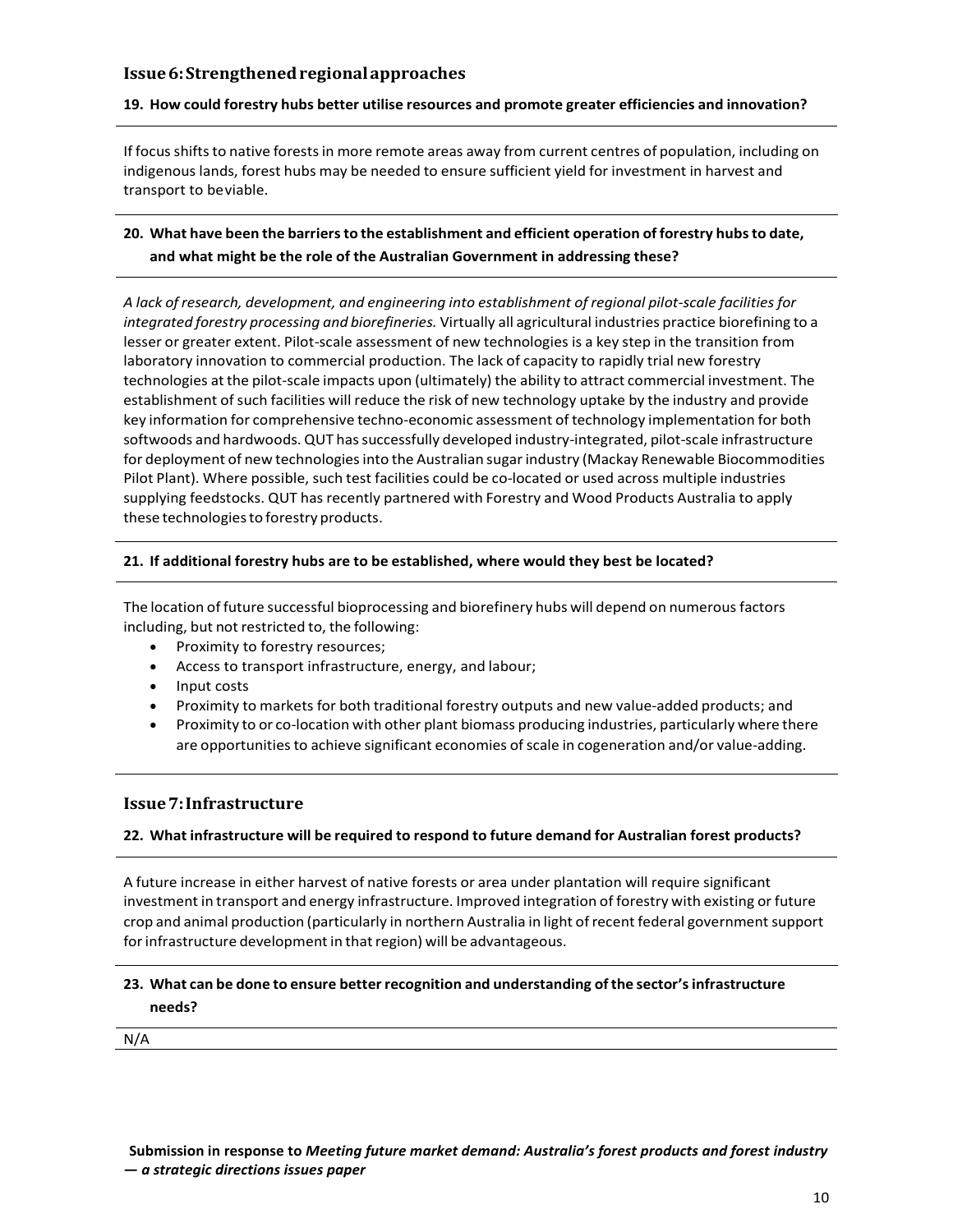## **Issue 8:Industry skills andtraining**

# 24. What are the skills and training needs of the sector over the coming decades, and where are the **current gaps?**

The Strategic Directions Issues Paper identifies several key challenges, particularly the reduction in local and regional VET and declining student numbers. Increasingly, staff recruited into the industry will come with broad training (sometimes to a tertiary level) in, for example, biological sciences, engineering, or environmental science, but not necessarily specific training in forest production or processing. This will combine with increased staff turnover and competition from otherindustries, leading to an increasing need for immediate and industry‐specific training. Staff career progression will require ongoing professional development through work‐integrated learning, which in turn will assist with staff retention through increased motivation and a clear route to self‐advancement. As a result, there will be an increasing need for specific, local and 'in‐house' training, and for flexible, work‐integrated training and education delivered across a widely dispersed and highly mobile workforce.

# **25. Are Vocational Education and Training and university training providers well‐positioned to meetthe future skills and training needs of the sector?**

Universities are well placed to deliver the future skills and training needs of the sector and are increasingly providing specific and tailored content through work integrated learning, the internet, and simulated learning platforms, as well as developing new approaches to training. QUT, for example, works with the sugar industry to develop and deliver specialist modular training content in a variety of forms (*e.g.*, video) for processing plant operators and transport staff. This online content can be used by in‐house and local VET for a range of employees, from modules designed, for example, to familiarise administrative staff as part of an induction to working in a processing plant, or university graduates new to the workforce, to more advanced modules for existing staff wishing to advance from operational to supervisory roles.

Universities are also developing new approachesto deliver more effective workplace teaching and learning. QUT, for example, is developing engaging and cost‐effective game‐based simulation software that incorporates personalised, hands‐on learning into workplace training by simulating a wide range ofrealistic scenarios and problems. Users'learn by doing' and receive constant feedback on their progress. This has been applied in areas such as quarantine inspection, plant health diagnostics, and ophthalmic testing. These "serious games" have widespread applications acrossindustries as an adjunct to in‐house training and will be a valuable resource for local VET providers.

Opportunities for more advanced professional development and increased retention of experienced and qualified staff could be delivered through industry‐sponsored, work‐integrated research and higher degrees.

# **26. Whatimprovements are required at an enterprise levelto support the recruitment, development and retention of the sector's current and future workforce?**

Training and staff development offerrecruits opportunitiesfor career progression and advancement (*e.g.*, the transition from an operational to a supervisory role), increased staffretention, as well as enhancing the overall skill level of the forestry workforce. Enterprises can support recruitment, development, and retention by promoting and sponsoring participation in locally‐delivered and in‐house work‐integrated learning using modular and tailored content provided by universities, and through industry-sponsored, work-integrated research and higher degrees.